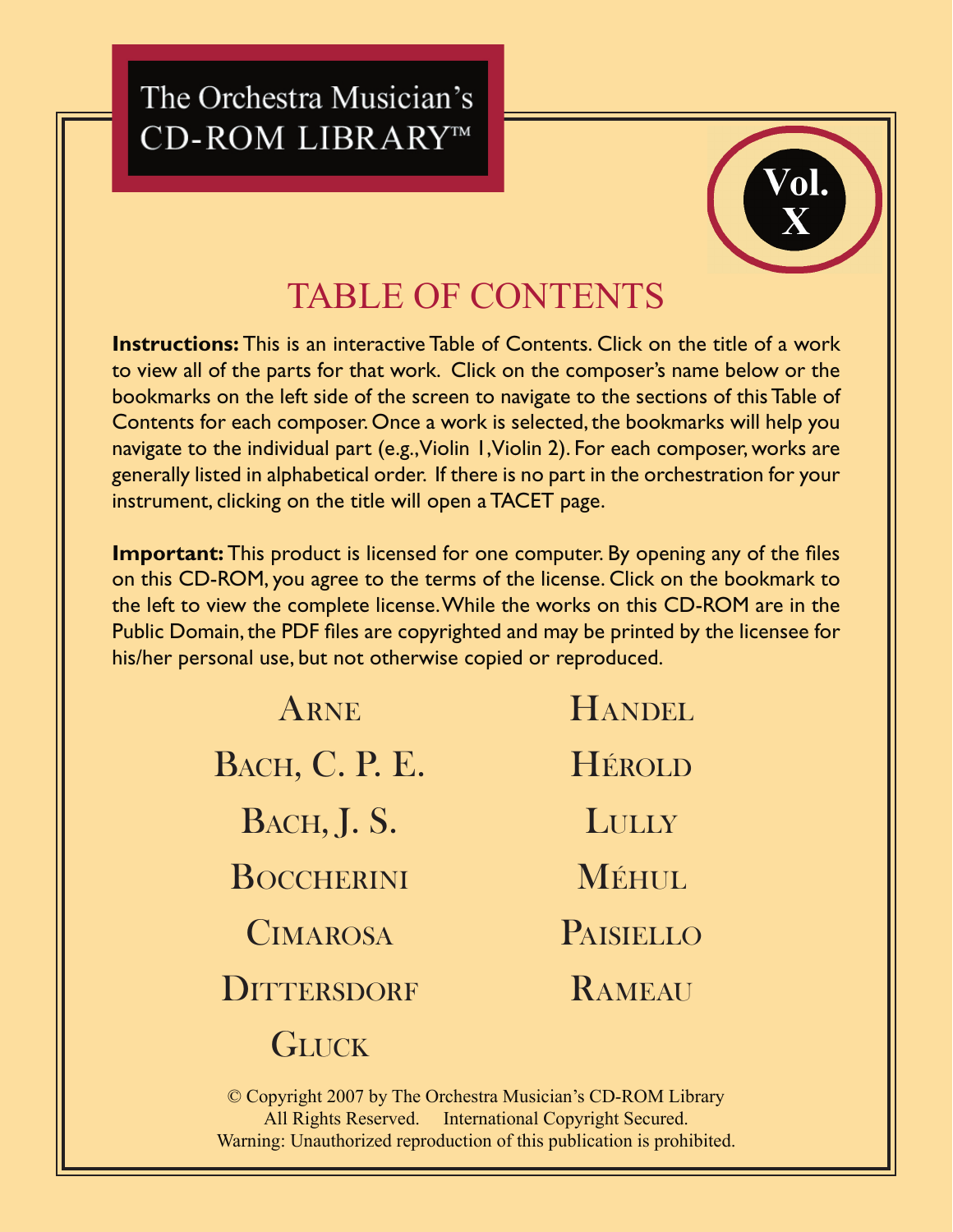

<span id="page-1-0"></span>THOMAS ARNE  *The Masque of Comus*, Overture

# CARL PHILLIP EMMANUEL BACH

Magnificat, wq215 Sinfonia in D, wq183/1 Sinfonia in  $E^{\flat}$ , wq183/2 Sinfonia in F, wq183/3

## **JOHANN SEBASTIAN BACH**

 Brandenburg Concerto No. 1 in F Major, BWV 1046 Brandenburg Concerto No. 2 in F Major, BWV 1047 Brandenburg Concerto No. 3 in G Major, BWV 1048 Brandenburg Concerto No. 4 in G Major, BWV 1049 Brandenburg Concerto No. 5 in D Major, BWV 1050 Brandenburg Concerto No. 6 in  $B^{\flat}$  Major, BWV 1051 Christmas Oratorio, BWV 248 Concerto for Violin in A Minor, BWV 1041 Concerto for Violin in E Major, BWV 1042 Easter Oratorio (Kommt, eilet und laufet), BWV 249 Magnificat in D Major, BWV 243 Mass in B Minor, BWV 232 St. John Passion, BWV 245 St. Matthew Passion, BWV 244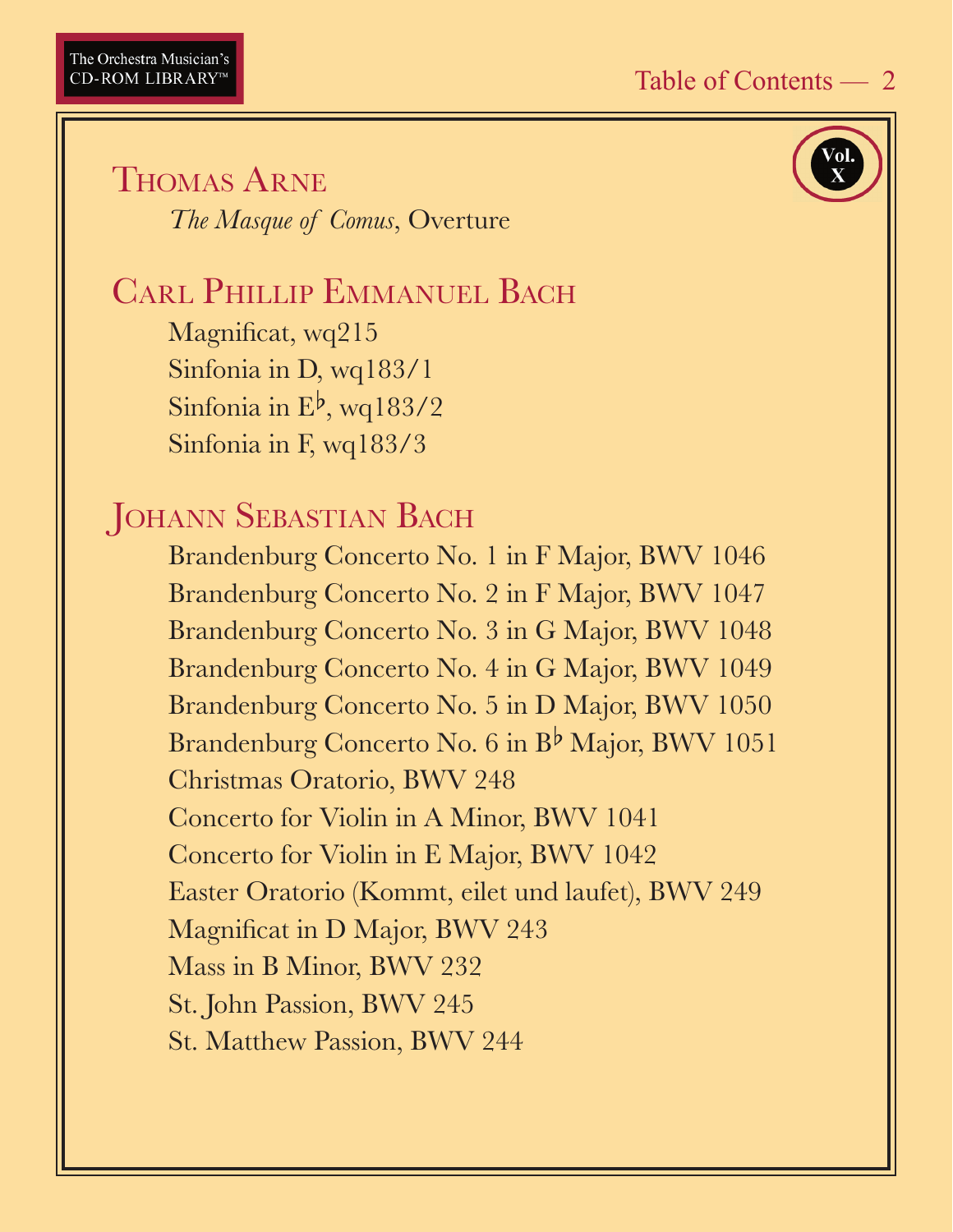<span id="page-2-0"></span>JOHANN SEBASTIAN BACH (CON'T)

 Orchestral Suite No. 1 in C Major, BWV 1066 Orchestral Suite No. 2 in B Minor, BWV 1067 Orchestral Suite No. 3 in D Major, BWV 1068 Orchestral Suite No. 4 in D Major, BWV 1069

#### LUIGI BOCCHERINI

 Sinfonia, Op. 22, No. 1 Symphony No. 23 in D Minor, Op. 37, No. 3

#### DOMENICO CIMAROSA

 *Il Matrimonio Segreto*, Overture

## KARL DITTERSDORF

 Symphony No. 1 in C Major, *Four Ages of Man* Symphony No. 2 in D Major, *The Fall of Phaeton* Symphony No. 3 in G Major, *Transformation of Actaeon* Symphony No. 4 in F Major, *Andromedia's Rescue by Perseus*

 Symphony No. 5 in A Major, *Transformation of the Lycean Peasants*

Symphony No. 6 in D Major, *Transformation of Phineus*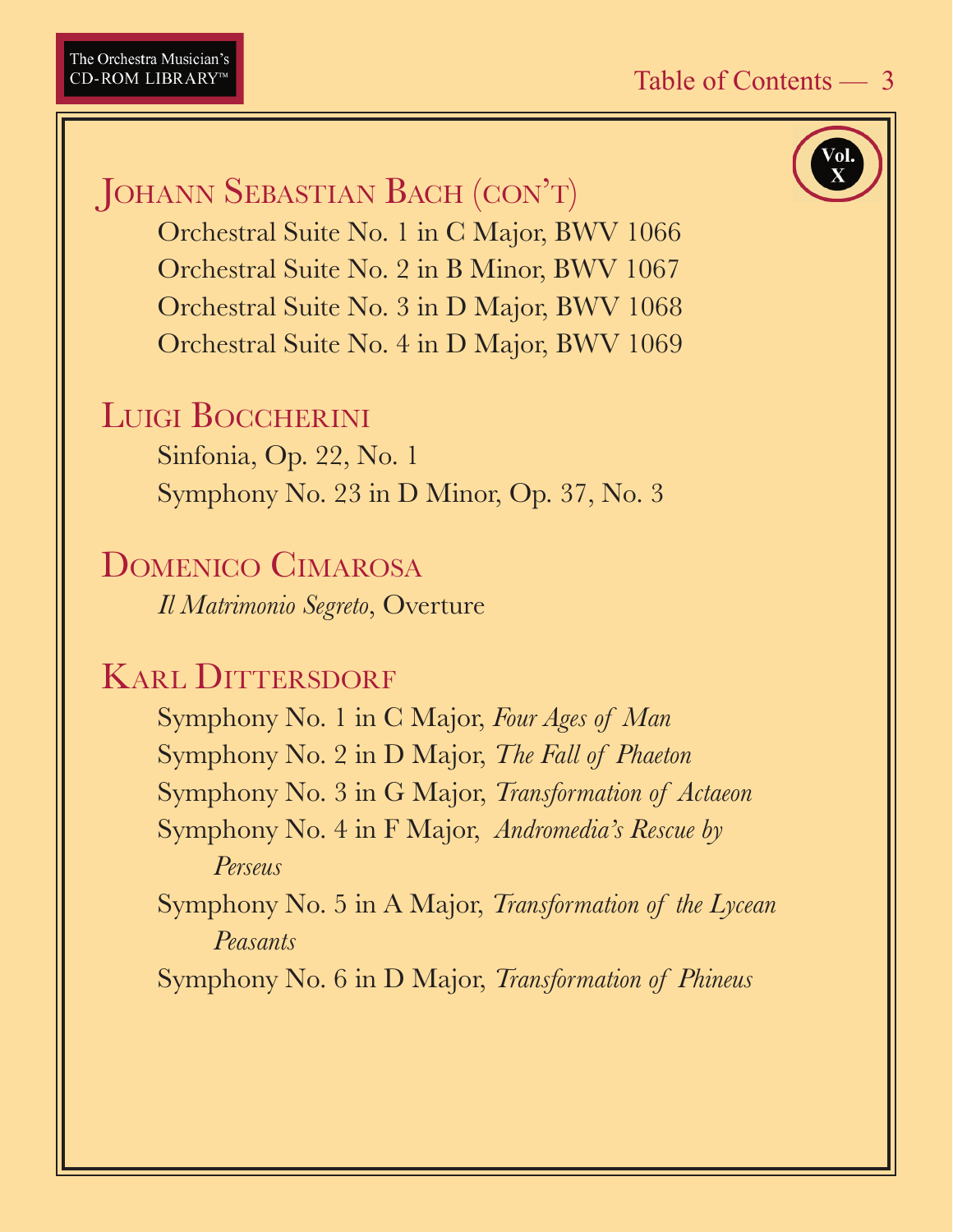## <span id="page-3-0"></span>CHRISTOPH WILLIBALD GLUCK

 Dance of the Blessed Spirits  *Don Juan*, Ballet Suite  *Iphigenia in Aulis*, Overture  *Orfeo ed Euridice*, Overture  *Paris and Helena*, Ballet Suite

## GEORGE FRIDERIC HANDEL

 Music for the Royal Fireworks  *Israel in Egypt Judas Maccabeus Julius Caesar Messiah* (Mozart version) *Messiah* (Prout version) *Saul*, Overture Water Music *Xerxes (Serse)*

## LOUIS FERDINAND HÉROLD *Zampa*, Overture

JEAN-BAPTISTE LULLY Ballet Suite (Mottl)